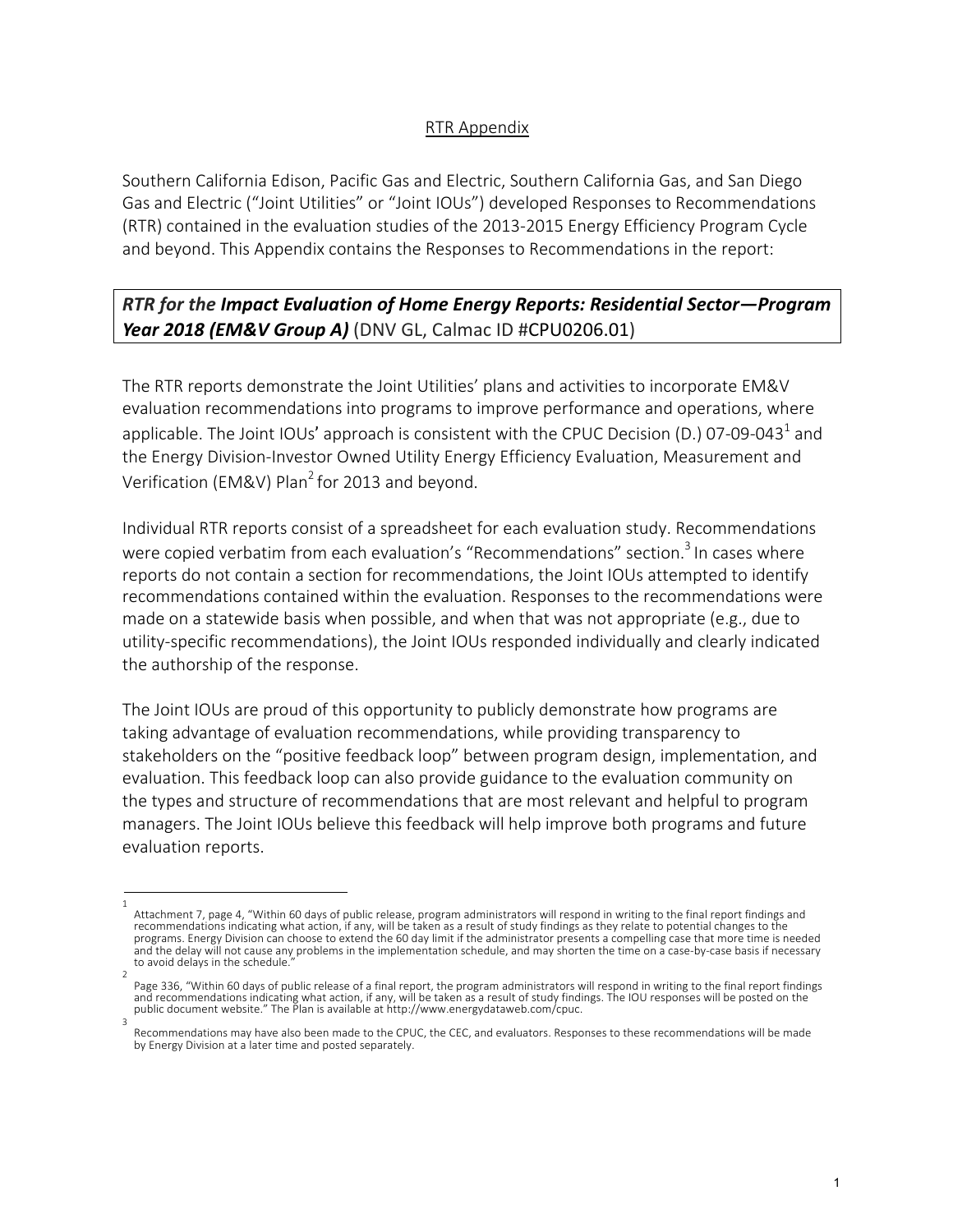## **Response to Recommendations (RTR) in Impact, Process, and Market Assessment Studies**

**Study Title:** Impact Evaluation of Home Energy Reports: Residential Sector—Program Year 2018 (EM&V Group A)

**Program:** HER

**Author:** DNV GL **Calmac ID:** CPU0206.01

## **Link to Report:** http://calmac.org/publications/CPUC\_Group\_A\_HER\_Evaluation\_\_PY2018\_CALMAC.pdf

|                |                                                                                                                                                                                                                                 |                                                                                                                                                                                                                                                                                                                                                                                                                                                                                                                                                                                                    | <b>PG&amp;E</b> (if applicable)                               |                                               | <b>SCE</b> (if applicable)                                                                                                                                                                                                                                                                                                                                                                                                                                                                                                                                                                                                                                                                                                                                                                                                                                                                                                                                                                           |                                               | <b>SCG</b> (if applicable)                                                                                                                                                                                                                                                   |                                               | <b>SDG&amp;E</b> (if applicable)                                                                                                                                                                                                                                                                                                                                                      |                                               |                                                                                                                                                                                                                                                                                                 |
|----------------|---------------------------------------------------------------------------------------------------------------------------------------------------------------------------------------------------------------------------------|----------------------------------------------------------------------------------------------------------------------------------------------------------------------------------------------------------------------------------------------------------------------------------------------------------------------------------------------------------------------------------------------------------------------------------------------------------------------------------------------------------------------------------------------------------------------------------------------------|---------------------------------------------------------------|-----------------------------------------------|------------------------------------------------------------------------------------------------------------------------------------------------------------------------------------------------------------------------------------------------------------------------------------------------------------------------------------------------------------------------------------------------------------------------------------------------------------------------------------------------------------------------------------------------------------------------------------------------------------------------------------------------------------------------------------------------------------------------------------------------------------------------------------------------------------------------------------------------------------------------------------------------------------------------------------------------------------------------------------------------------|-----------------------------------------------|------------------------------------------------------------------------------------------------------------------------------------------------------------------------------------------------------------------------------------------------------------------------------|-----------------------------------------------|---------------------------------------------------------------------------------------------------------------------------------------------------------------------------------------------------------------------------------------------------------------------------------------------------------------------------------------------------------------------------------------|-----------------------------------------------|-------------------------------------------------------------------------------------------------------------------------------------------------------------------------------------------------------------------------------------------------------------------------------------------------|
| Item           | <b>Findings</b>                                                                                                                                                                                                                 | <b>Best Practice /</b><br><b>Recommendations</b><br>(Verbatim from<br><b>Final Report)</b>                                                                                                                                                                                                                                                                                                                                                                                                                                                                                                         | <b>Recommendation</b><br>Recipient                            | <b>Disposition</b>                            | <b>Disposition Notes</b>                                                                                                                                                                                                                                                                                                                                                                                                                                                                                                                                                                                                                                                                                                                                                                                                                                                                                                                                                                             | <b>Disposition</b>                            | <b>Disposition Notes</b>                                                                                                                                                                                                                                                     | <b>Disposition</b>                            | <b>Disposition Notes</b>                                                                                                                                                                                                                                                                                                                                                              | <b>Disposition</b>                            | <b>Disposition Notes</b>                                                                                                                                                                                                                                                                        |
|                |                                                                                                                                                                                                                                 |                                                                                                                                                                                                                                                                                                                                                                                                                                                                                                                                                                                                    | If incorrect,<br>please<br>indicate and<br>redirect in notes. | Choose:<br>Accepted,<br>Rejected, or<br>Other | Examples:<br>Describe specific program change,<br>give reason for rejection, or indicate<br>that it's under further review.                                                                                                                                                                                                                                                                                                                                                                                                                                                                                                                                                                                                                                                                                                                                                                                                                                                                          | Choose:<br>Accepted,<br>Rejected, or<br>Other | Examples:<br>Describe specific program change,<br>give reason for rejection, or indicate<br>that it's under further review.                                                                                                                                                  | Choose:<br>Accepted,<br>Rejected, or<br>Other | Examples:<br>Describe specific program change,<br>give reason for rejection, or indicate<br>that it's under further review.                                                                                                                                                                                                                                                           | Choose:<br>Accepted,<br>Rejected, or<br>Other | Examples:<br>Describe specific program change,<br>give reason for rejection, or indicate<br>that it's under further review.                                                                                                                                                                     |
|                | HER continues to be a<br>residential energy sav-<br>ings workhorse with ver<br>ified energy and de-<br>mand savings ensuring<br>residential energy effi-<br>ciency programs deliver<br>sizable and durable en-<br>ergy savings. | The sound experimental<br>design of the HER pro-<br>gram provides accurate<br>and highly precise infor-<br>mation on the savings<br>that can be attributed to<br>the HER program.                                                                                                                                                                                                                                                                                                                                                                                                                  | All PAs                                                       | Accepted                                      | PG&E agrees and will continue to ad-<br>here to best practices in the design<br>and execution of its HER experiments.<br>One focus for PG&E's Early M&V re-<br>search in 2020 is to improve the accu-<br>racy of savings reporting by updating<br>PG&E's savings load shapes, in collab-<br>oration with the CPUC and its consult-<br>ants.                                                                                                                                                                                                                                                                                                                                                                                                                                                                                                                                                                                                                                                          | Accepted                                      | Agree                                                                                                                                                                                                                                                                        | Accepted                                      | SoCalGas continues to use Random<br>Control Trial (RCT) design, normative<br>comparison and ex-post measure-<br>ment. Several segmentation strate-<br>gies are also in place such as targeting<br>the top 2 high usage quartiles, pro-<br>pensity to save model to better per-<br>sonalize messaging and other less ex-<br>pensive channels to reach the lower<br>gas usage segments. | Accepted                                      | SDG&E program continues to use Ran-<br>domized Control Trial (RCT) as it has<br>proven to be an accurate tool to<br>properly attribute savings to HER.                                                                                                                                          |
| $\overline{2}$ | The increasing trend of<br>solar use raises some<br>concern about the accu<br>racy with which HER<br>program savings are<br>measured.                                                                                           | DNV GL recommends that<br>greater attention be paid<br>to the interaction of on-<br>site solar adoption with<br>the HER programs. It is a<br>reasonable hypothesis<br>that HER reports could af-<br>fect the subsequent deci-<br>sion to adopt PV or the<br>size of the installation. If<br>this is the case, then HER<br>savings estimates will no<br>longer solely reflect HER<br>savings. The only com-<br>plete solution to this<br>challenge is the metering<br>of residential PV which<br>will have multiple addi-<br>tional benefits, but which<br>will represent a massive<br>undertaking. | All PAs.<br>CPUC ED<br>EM&V                                   | Accepted                                      | RCT provides for the measurement of<br>net savings directly, and net energy<br>impacts are used to assess the cost<br>effectiveness and cost-efficiency of<br>measures, programs, and portfolios.<br>PG&E agrees that billing analysis<br>measures net changes in electricity<br>use rather than absolute changes in<br>electricity use, that measuring abso-<br>lute changes in energy use would re-<br>quire the build-out of a two-way me-<br>tering infrastructure, and that this<br>would be expensive. PG&E agrees<br>with the implicit observation made in<br>this recommendation that there are<br>partial methodological workarounds<br>to this issue that would not require<br>new metering to employ. For the time<br>being, this evaluation finds no discern-<br>able differences in adoption rates of<br>on-site solar between HER treatment<br>and control groups. PG&E agrees that<br>on-site solar adoption should continue<br>to be tracked in HER evaluations mov-<br>ing forward. | Rejected                                      | SCE agrees metering of residential PV<br>would be a massive undertaking that<br>would result in expenditures greater<br>than the costs spent on HER's today.<br>Ultimately this would negatively im-<br>pact the TRC of HER, as a result SCE<br>rejects this recommendation. | Other                                         | N/A: This does not apply to SoCalGas.                                                                                                                                                                                                                                                                                                                                                 | Other                                         | SDG&E agrees that attention to solar<br>adoption and subsequent impacts to<br>savings attributed to HER is should be<br>considered, however, an iterative ap-<br>proach to a complete solution will<br>likely be needed to ensure that it does<br>not result in negative impacts on the<br>TRC. |